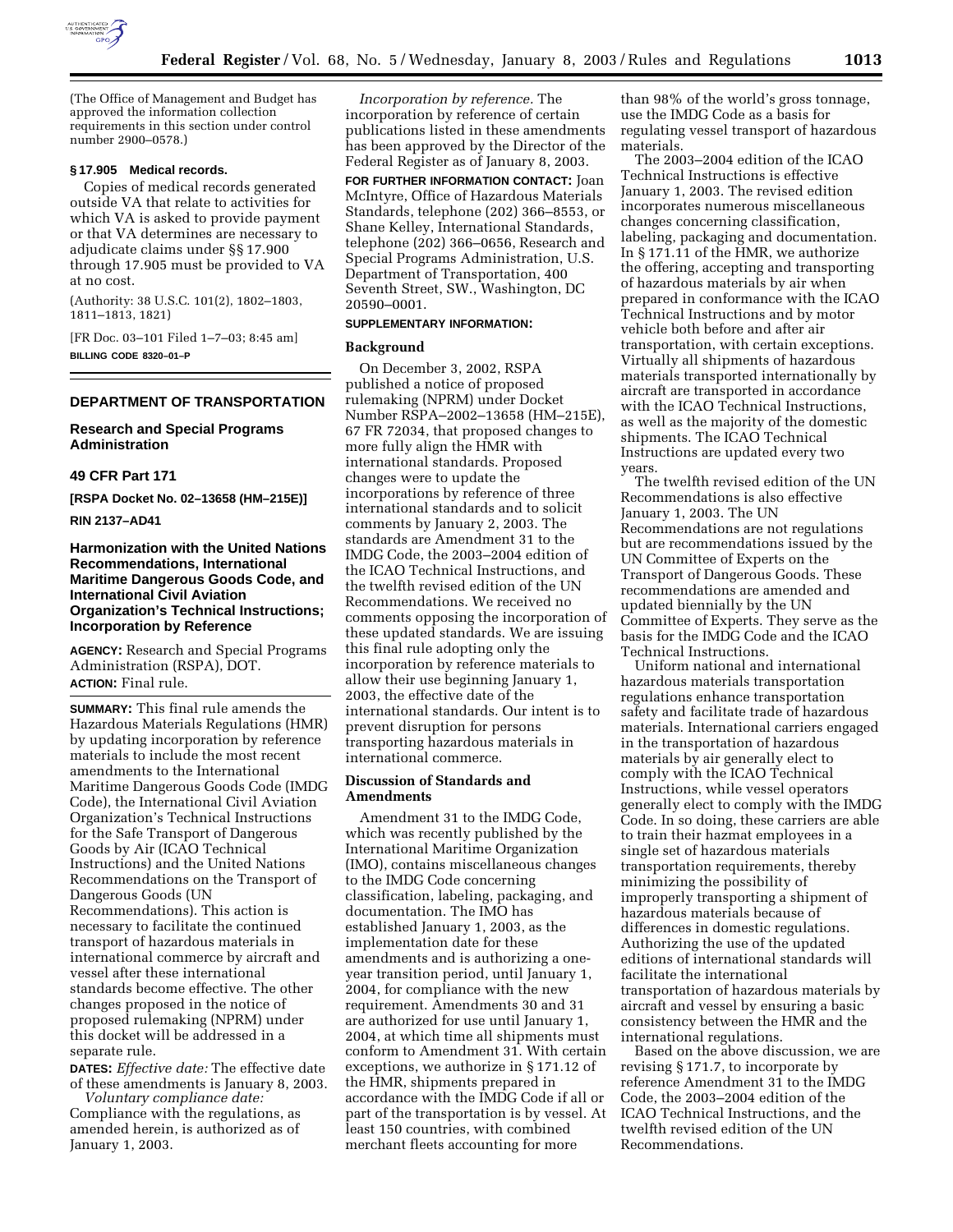## **Sequence of Optional Shipping Paper Description in the NPRM**

The December 3, 2002 NPRM contains an error in § 172.203(b), pertaining to the proposed optional sequence of information for the basic description on shipping papers. We intended that the proposed description be identical to that specified in the UN Recommendations, *ie.,* identification (ID) number, proper shipping name, hazard class, subsidiary hazard, and packing group. A correct example would be "UN2744, Cyclobutyl chloroformate, 6.1, (8.3), PG II.'' The proposed rule incorrectly specified the order of sequence as ID number, hazard class, subsidiary hazard, proper shipping name, and packing group.

### **Rulemaking Analyses and Notices**

*A. Executive Order 12866 and DOT Regulatory Policies and Procedures* 

This final rule is not considered a significant regulatory action under section 3(f) of Executive Order 12866 and, therefore, was not reviewed by the Office of Management and Budget. The rule is not considered a significant rule under the Regulatory Policies and Procedures of the Department of Transportation [44 FR 11034]. Benefits resulting from the adoption of the amendments in this final rule include enhanced transportation safety resulting from the consistency of domestic and international hazard communications and continued access to foreign markets by domestic shippers of hazardous materials. This final rule applies to offerors and carriers of hazardous materials, such as chemical manufacturers, chemical users and suppliers, packaging manufacturers, distributors and training companies.

Adoption of the amendments in this final rule should result in minimal cost savings by easing the regulatory compliance burden for shippers engaged in domestic and international commerce by aircraft and vessel. Although preparation of a regulatory impact analysis or regulatory evaluation is not warranted because these amendments do not impose mandatory additional requirements, a preliminary regulatory evaluation addressing the December 3, 2002 NPRM is available for review in Docket Number RSPA–2002–13658.

#### *B. Executive Order 13132*

This final rule has been analyzed in accordance with the principles and criteria contained in Executive Order 13132 (''Federalism''). This final rule preempts State, local and Indian tribe requirements but does not propose any regulation that has substantial direct effects on the States, the relationship

between the national government and the States, or the distribution of power and responsibilities among the various levels of government. Therefore, the consultation and funding requirements of Executive Order 13132 do not apply.

The Federal hazardous material transportation law, 49 U.S.C. 5101– 5127, contains an express preemption provision  $(49 \text{ U.S.C. } 5125(\hat{b}))$  that preempts State, local, and Indian tribe requirements on certain covered subjects. Covered subjects are:

(1) The designation, description, and classification of hazardous materials;

(2) The packing, repacking, handling, labeling, marking, and placarding of hazardous materials;

(3) The preparation, execution, and use of shipping documents related to hazardous materials and requirements related to the number, contents, and placement of those documents;

(4) The written notification, recording, and reporting of the unintentional release in transportation of hazardous materials; or

(5) The design, manufacture, fabrication, marking, maintenance, recondition, repair, or testing of a packaging or container represented, marked, certified, or sold as qualified for use in transporting hazardous material.

This final rule addresses covered subject items (1), (2), (3), and (5), above, and would preempt State, local, and Indian tribe requirements not meeting the ''substantively the same'' standard. This final rule is necessary to incorporate changes adopted in international standards, effective January 1, 2003. Without adoption of the amendments in this final rule, U.S. companies, including numerous small entities competing in foreign markets, would be at an economic disadvantage. These companies would be forced to comply with a dual system of regulations. The changes in this rulemaking are intended to avoid this result.

Federal hazardous materials transportation law provides at section 5125(b)(2) that, if DOT issues a regulation concerning any of the covered subjects, DOT must determine and publish in the **Federal Register** the effective date of Federal preemption. The effective date may not be earlier than the 90th day following the date of issuance of the final rule and not later than two years after the date of issuance. The effective date of Federal preemption will be April 8, 2003.

## *C. Executive Order 13175*

This final rule was analyzed in accordance with the principles and

criteria contained in Executive Order 13175 (''Consultation and Coordination with Indian Tribal Governments''). Because this rule does not have tribal implications, does not impose substantial direct compliance costs, and is required by statute, the funding and consultation requirements of Executive Order 13175 do not apply.

### *D. Regulatory Flexibility Act*

The Regulatory Flexibility Act (5 U.S.C. 601 *et seq.*) requires an agency to review regulations to assess their impact on small entities, unless the agency determines that a rule is not expected to have a significant impact on a substantial number of small entities. This rule will facilitate the transportation of hazardous materials in international commerce by providing consistency with, and authorizing the use of, international standards contained in the 2003–2004 ICAO Technical Instructions and Amendment 31 to the IMDG Code. This final rule applies to offerors and carriers of hazardous materials, some of whom are small entities such as chemical users and suppliers. The total net increase in costs to small businesses in implementing this rulemaking is minimal. We believe that any costs associated with adoption of these amendments will be outweighed by the benefits. This final rule will facilitate the transportation of hazardous materials in international commerce by providing consistency with international requirements. By adopting the amendments in this final rule, U.S. companies, including numerous small entities competing in foreign markets, will have continued access to foreign markets and will not be at an economic disadvantage by being forced to comply with a dual system of regulations. Consistency with international requirements also will result in enhanced safety. Therefore, I certify that this final rule will not have a significant economic impact on a substantial number of small entities.

#### *E. Paperwork Reduction Act*

There are no information collection requirements in this final rule.

#### *F. Regulation Identifier Number (RIN)*

A regulation identifier number (RIN) is assigned to each regulatory action listed in the Unified Agenda of Federal Regulations. The Regulatory Information Service Center publishes the Unified Agenda in April and October of each year. The RIN number contained in the heading of this document can be used to cross-reference this action with the Unified Agenda.